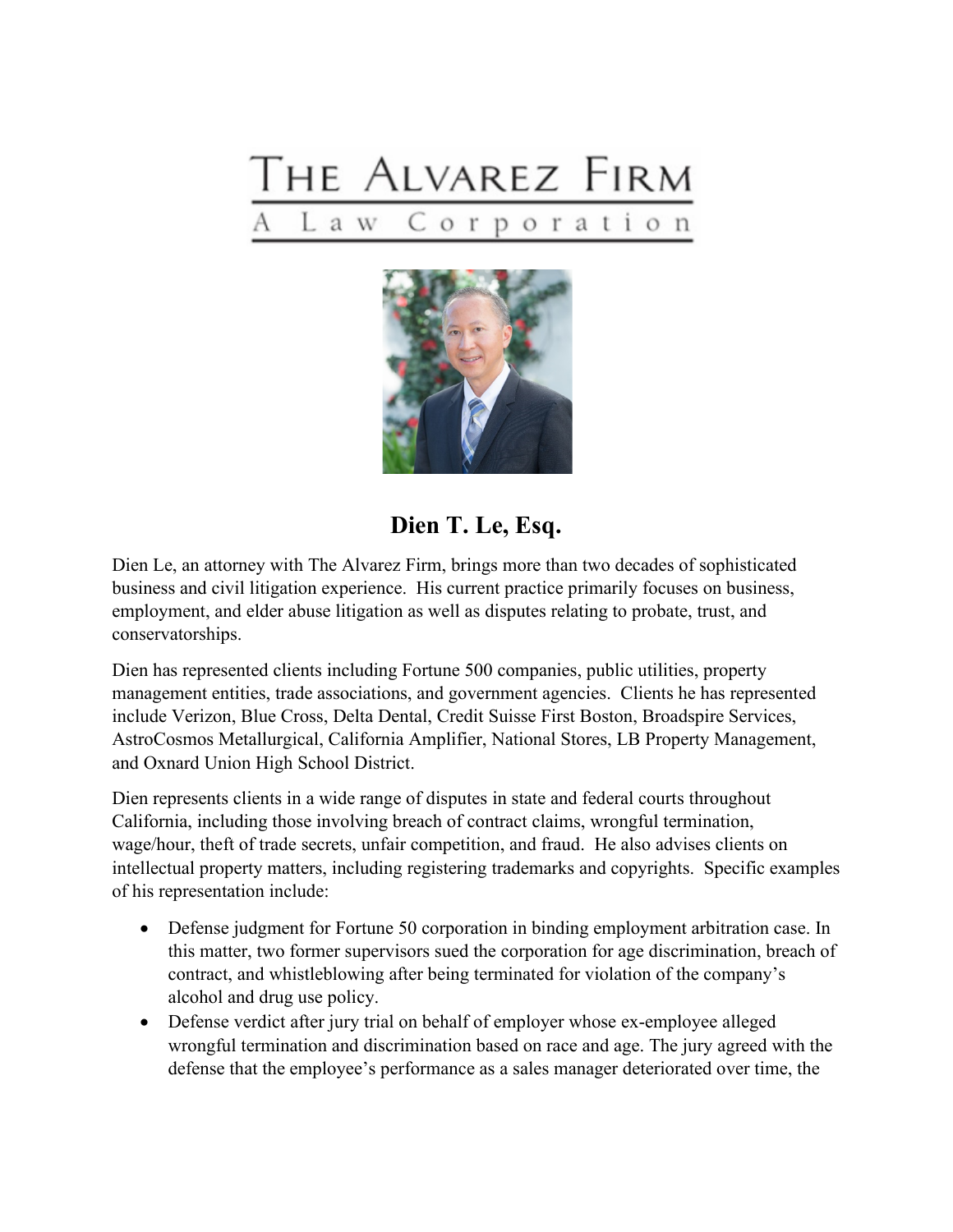company then went through severe cost cutting measures, and the position was eliminated irrespective of the employee's race or age.

- Successfully obtained a high six-figures settlement on behalf of a former veterinary medicine resident against a major public university for failing to follow its own policies and procedures regarding termination and non-discrimination on the basis of disability, and not accommodating the resident's diagnosed and known learning disability in violation of the FEHA resulting from the unlawful termination.
- Summary judgment on behalf of landlord/property owner of a high-rise apartment building on the Wilshire corridor in Westwood after tenant sued for hundreds of thousands of dollars in personal property damages from a fire which she claimed was caused by the landlord's negligence. Successfully moved for summary judgment on the grounds that the tenant's claims for personal property damages were barred because the tenant failed to obtain renter's insurance as required under her lease.
- Anti-SLAPP Motion granted on seven out of eight causes of action in favor of the dog rescue client in defamation case. Cross-complainants dog boarding business claimed slander, libel, IIED, intentional interference with contract, intentional interference with prospective economic advantage, assault, and trade libel when the dog rescue posted a Facebook video on how to prevent heatstroke in dogs to support a friend whose dog had died under the boarder's care. The Court agreed that video and comments posted on the Facebook page were protected speech in a public forum on issue of public interest.

## **Community Involvement/Service**

Dien has longstanding passion for serving Ventura County. He currently serves on the Board of Directors of the Ventura County Legal Aid. He is the former President of the Ventura County Bar Association. During his tenure as President, Dien founded the Ventura County Diversity Bar Alliance. In 2012, he was honored to receive the Access to Justice Award from the Education Foundation of the Ventura County Mexican American Bar Association.

Dien is also the founder and former President of the Ventura County Asian American Bar Association, founded specifically to provide legal services to the Asian American community in Ventura County. Similarly, Dien served on the organizing committee of the National Conference of Vietnamese American Attorneys.

Dien is a proud graduate of the Access & Fairness Leadership Academy, an opportunity offered to only twelve attorneys statewide by the State Bar of California, that provides leadership training to a select group of attorneys with diverse backgrounds in hopes of inspiring these attorneys to become leaders and serve their diverse communities.

## **Education and Admissions**

Dien received his undergraduate degree in Political Science from the University of California, Los Angeles (UCLA), and his law degree from Loyola Law School. At UCLA, Dien received